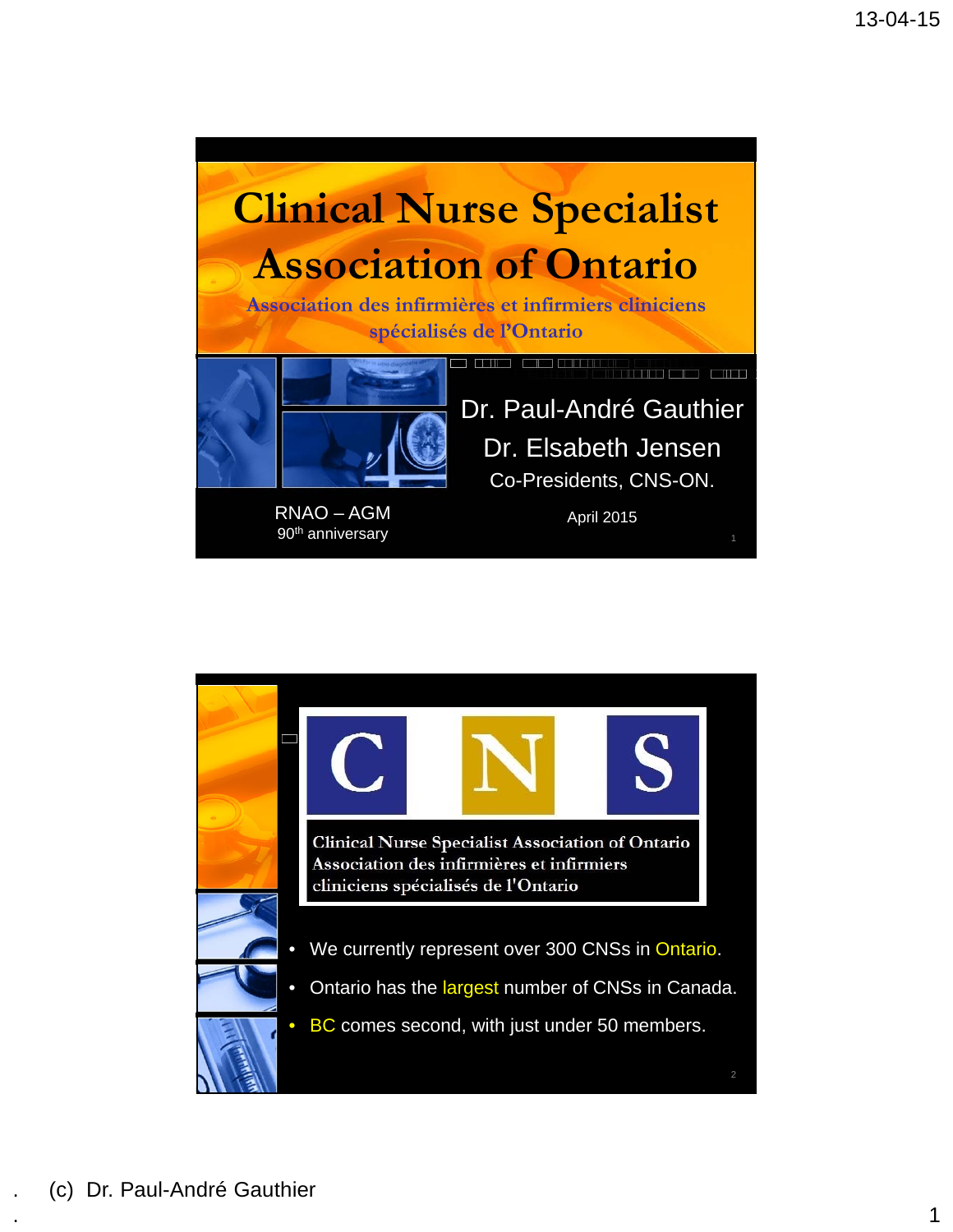

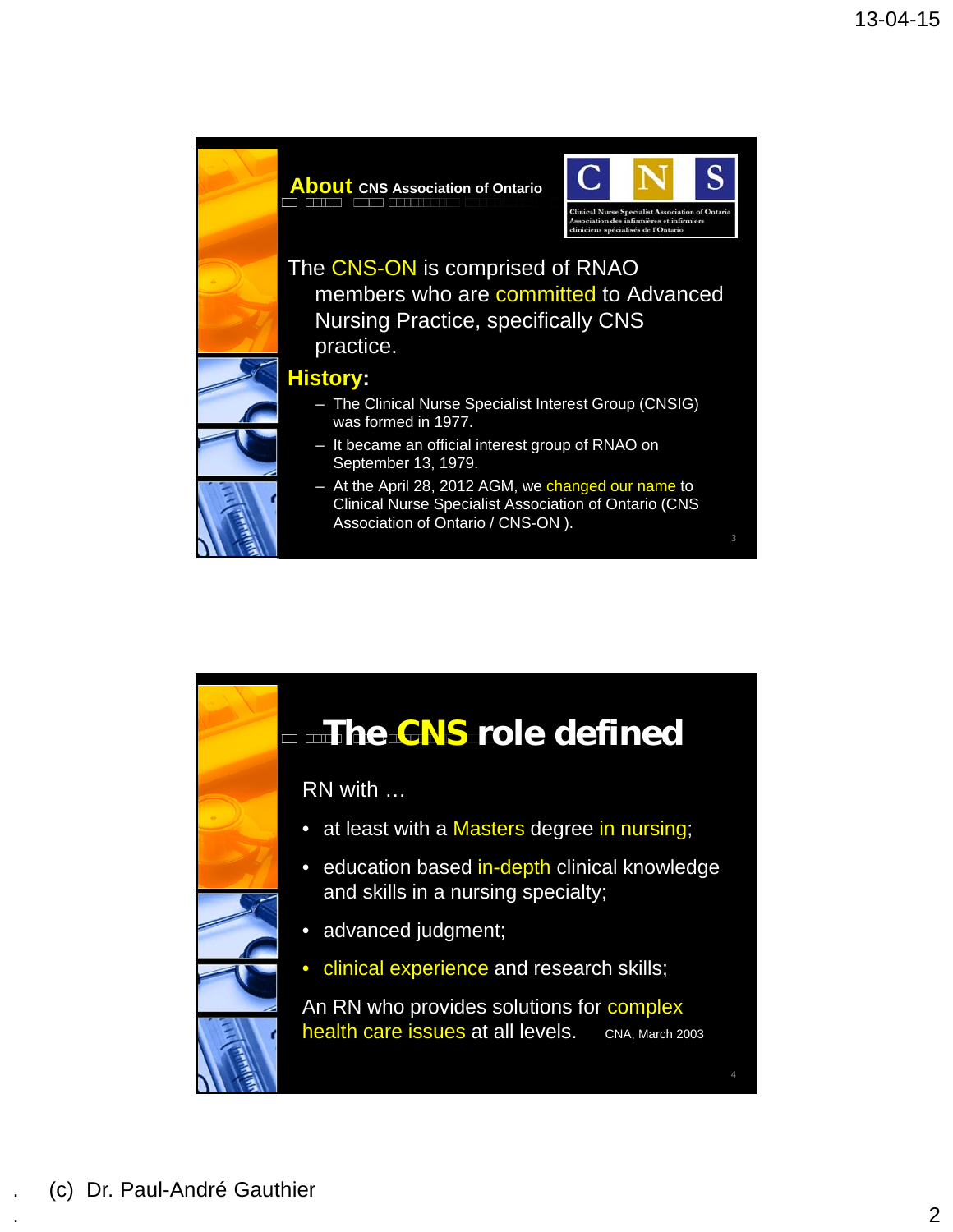## Three spheres of influence:

**Spheres of influence provide a framework for describing core CNS competencies.**

### Patient / client:

– e.g. develops interventions that enhance the attainment of predicted outcomes while minimizing unintended consequences.

#### • Nurses and nursing practice:

– e.g. works collaboratively with nurses to implement innovative interventions that improve outcomes.

#### • Organization / system:

– e.g. assesses the professional climate and multidisciplinary collaboration within and across units for their impact on nursing practice and outcomes.

5

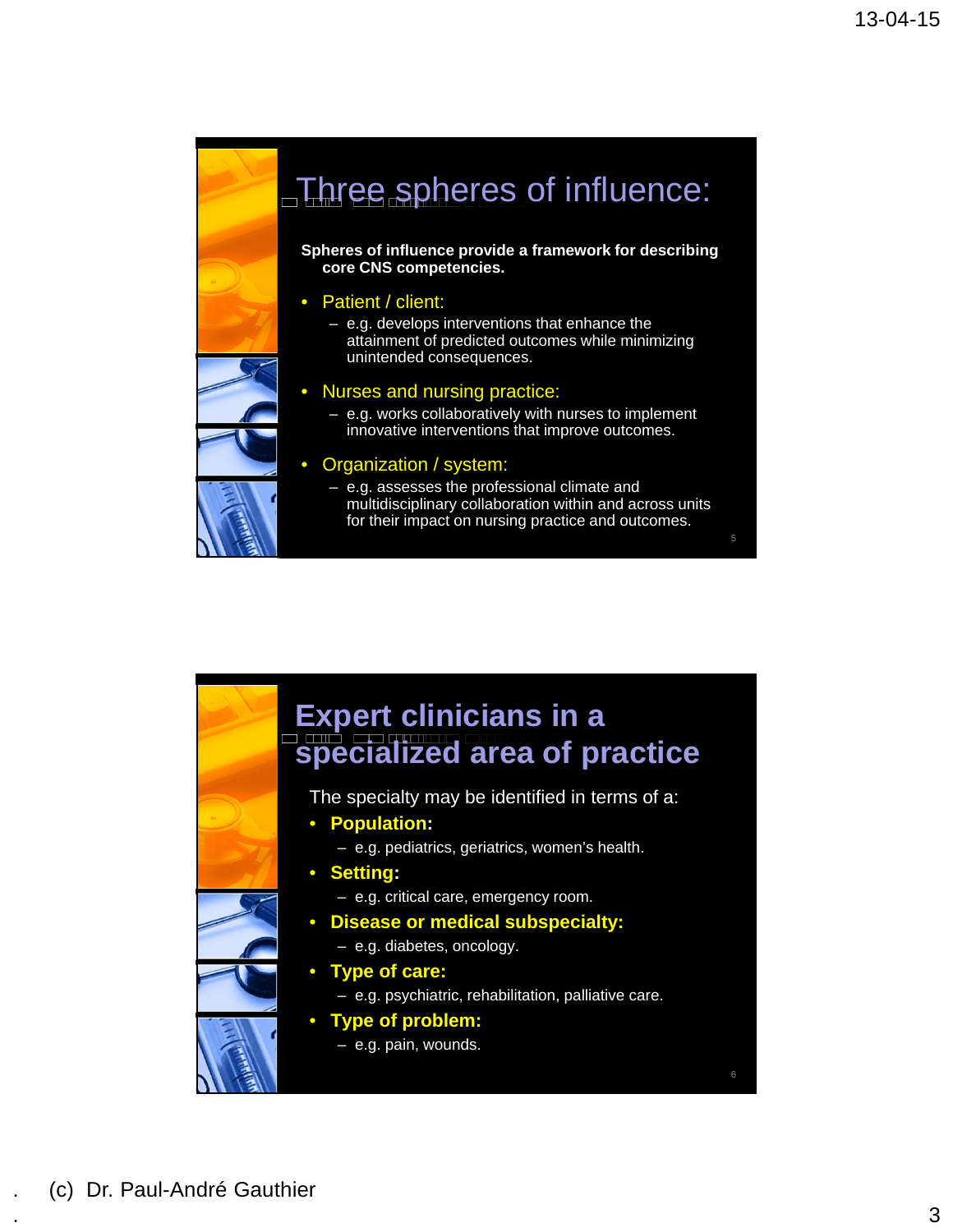7



# **Domains of advanced practice for CNS:**

- Advanced Clinical Practice
- Consultation
- Education
- Research
- Leadership.

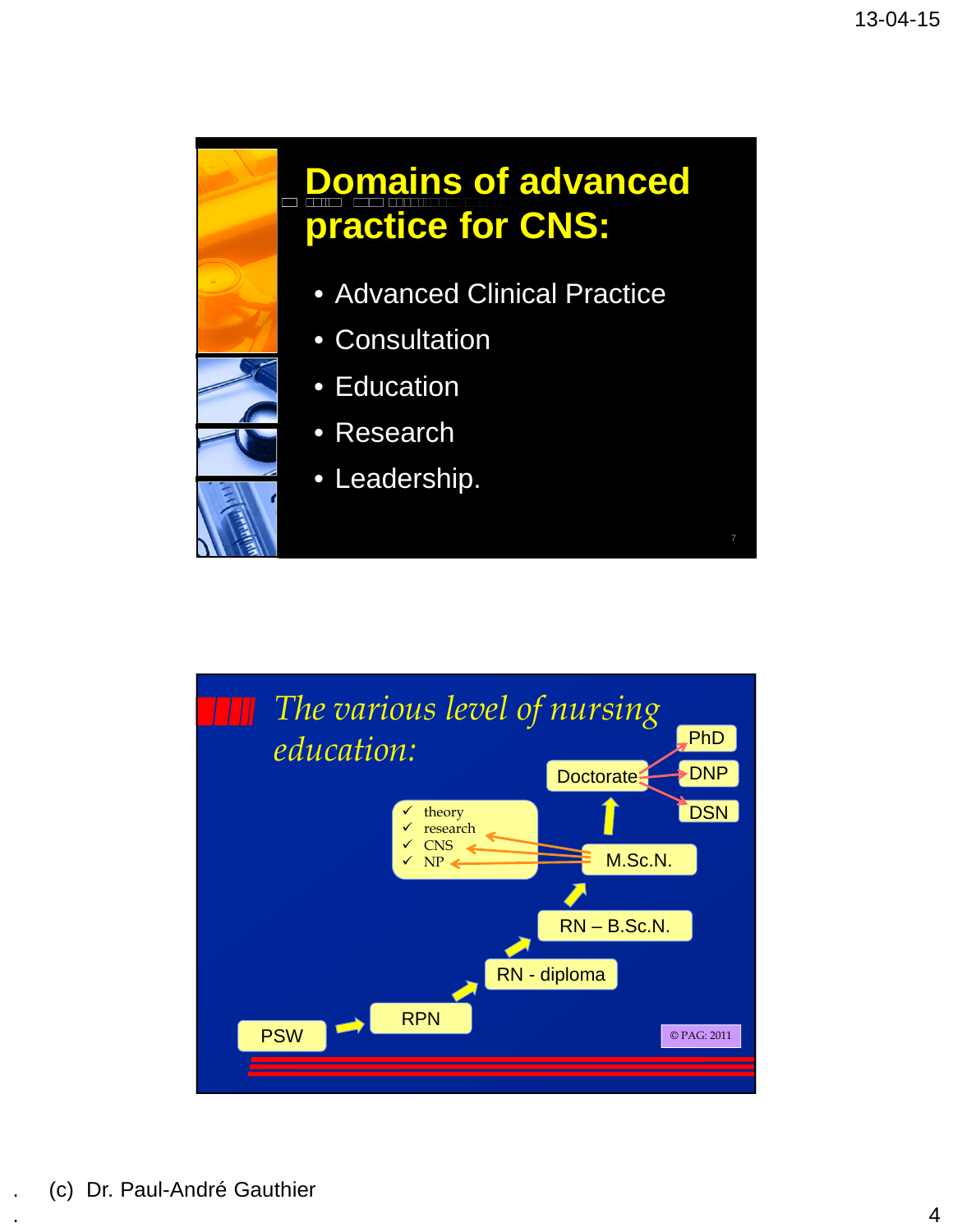

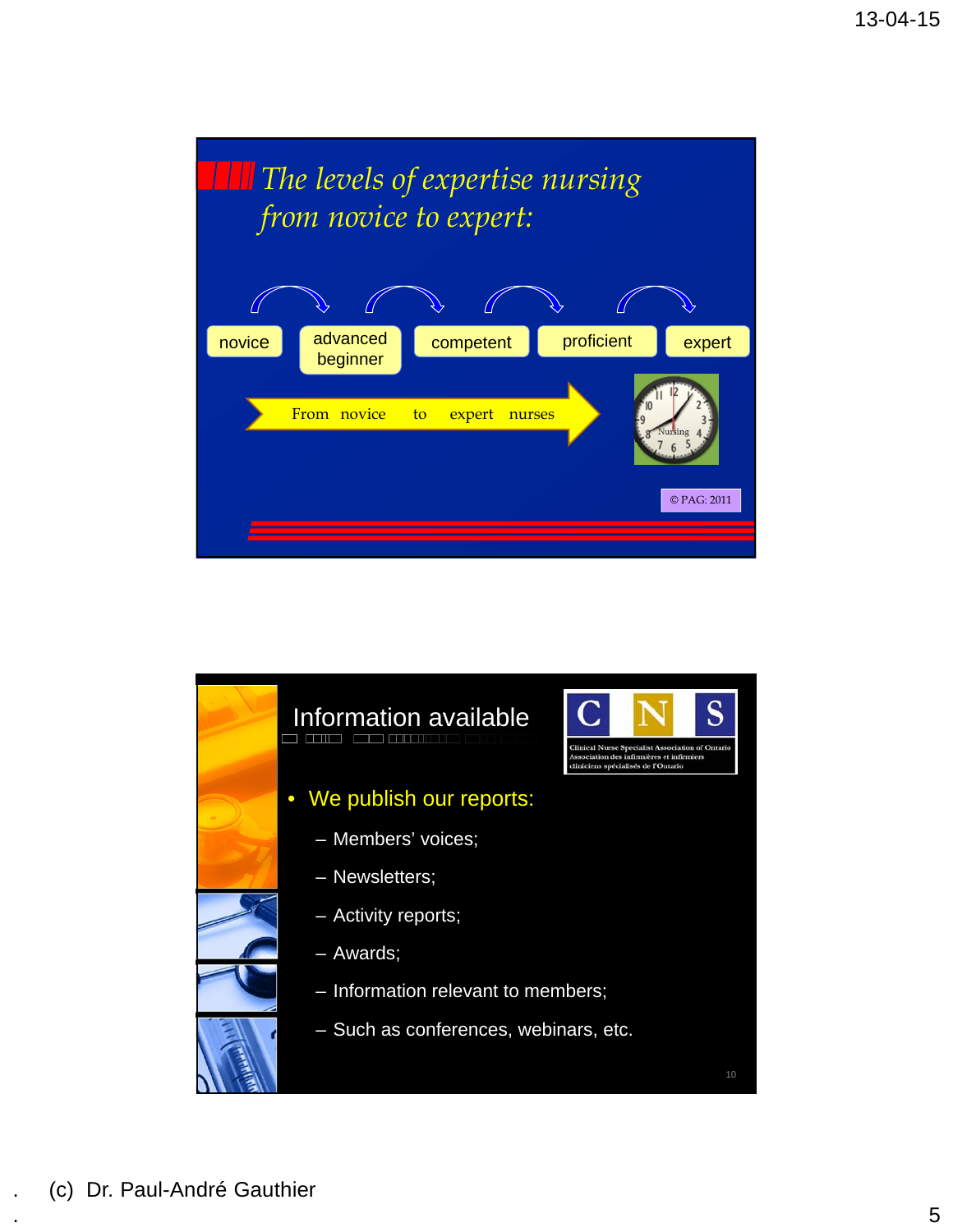